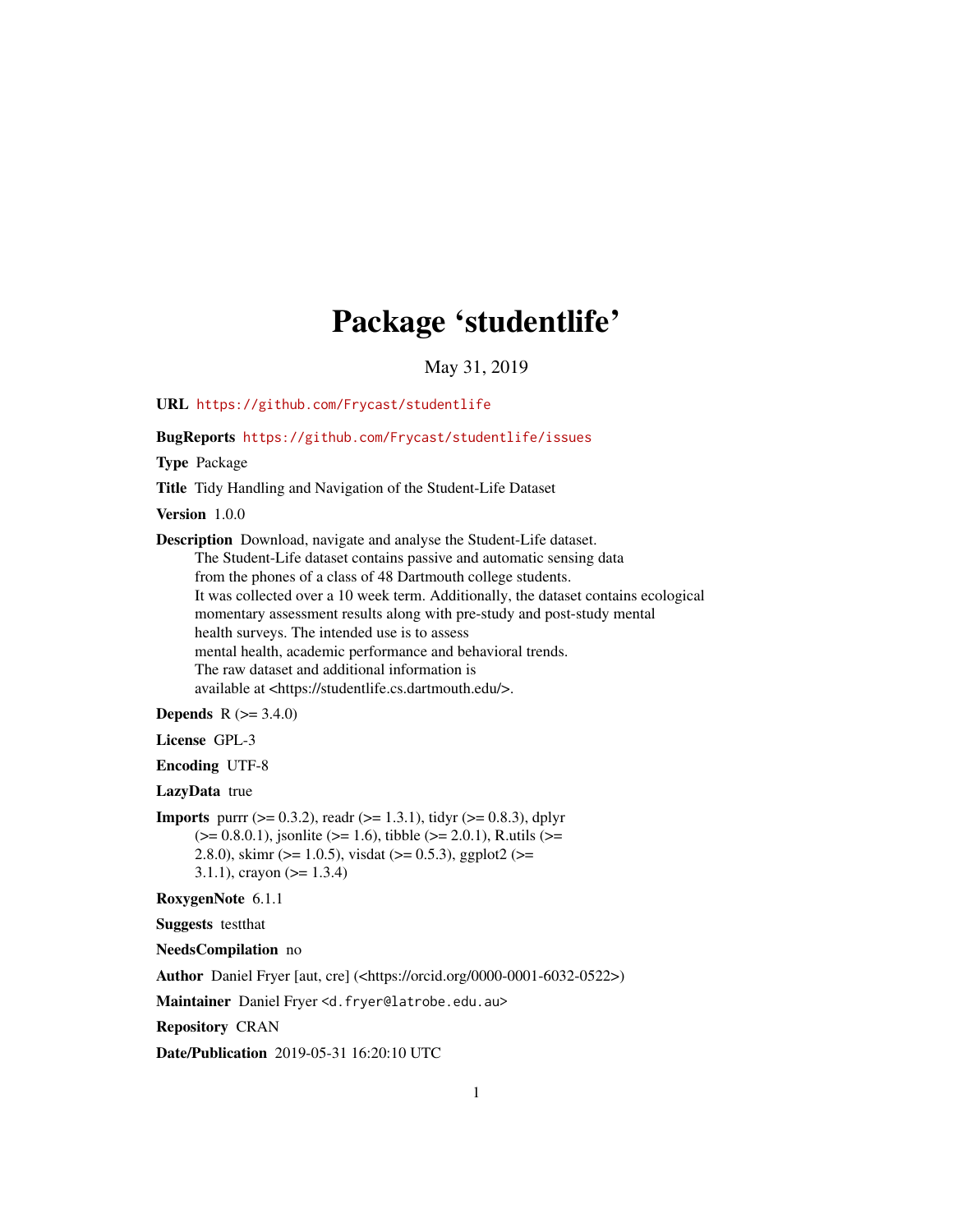# <span id="page-1-0"></span>R topics documented:

|       | -6  |
|-------|-----|
|       | - 6 |
|       |     |
|       |     |
|       |     |
|       |     |
|       |     |
|       |     |
|       |     |
|       |     |
|       |     |
|       |     |
|       |     |
|       |     |
| Index | 17  |

<span id="page-1-1"></span>add\_block\_labels *add\_block\_labels*

# Description

Classify observations from an SL\_tibble into block labels using available date-time information. See more information about "blocks" under the details section.

# Usage

```
add_block_labels(tab, type = c("hour", "epoch", "day", "week", "weekday",
  "month", "date"), interval = "start", warning = TRUE,
  start_date = getOption("SL_start"),
  epoch_levels = getOption("SL_epoch_levels"),
  epoch_ubs = getOption("SL_epoch_ubs"))
```
# Arguments

| tab<br>An SL_tibble as returned by the function load_SL_tibble.                                                                                                                                                                             |  |
|---------------------------------------------------------------------------------------------------------------------------------------------------------------------------------------------------------------------------------------------|--|
| A character vector of block label types to include. Can be one or more of<br>type<br>"epoch", "day", "week", "weekday", "month" and "date". Any block label types<br>that are not inferrable from the available date-time data are ignored. |  |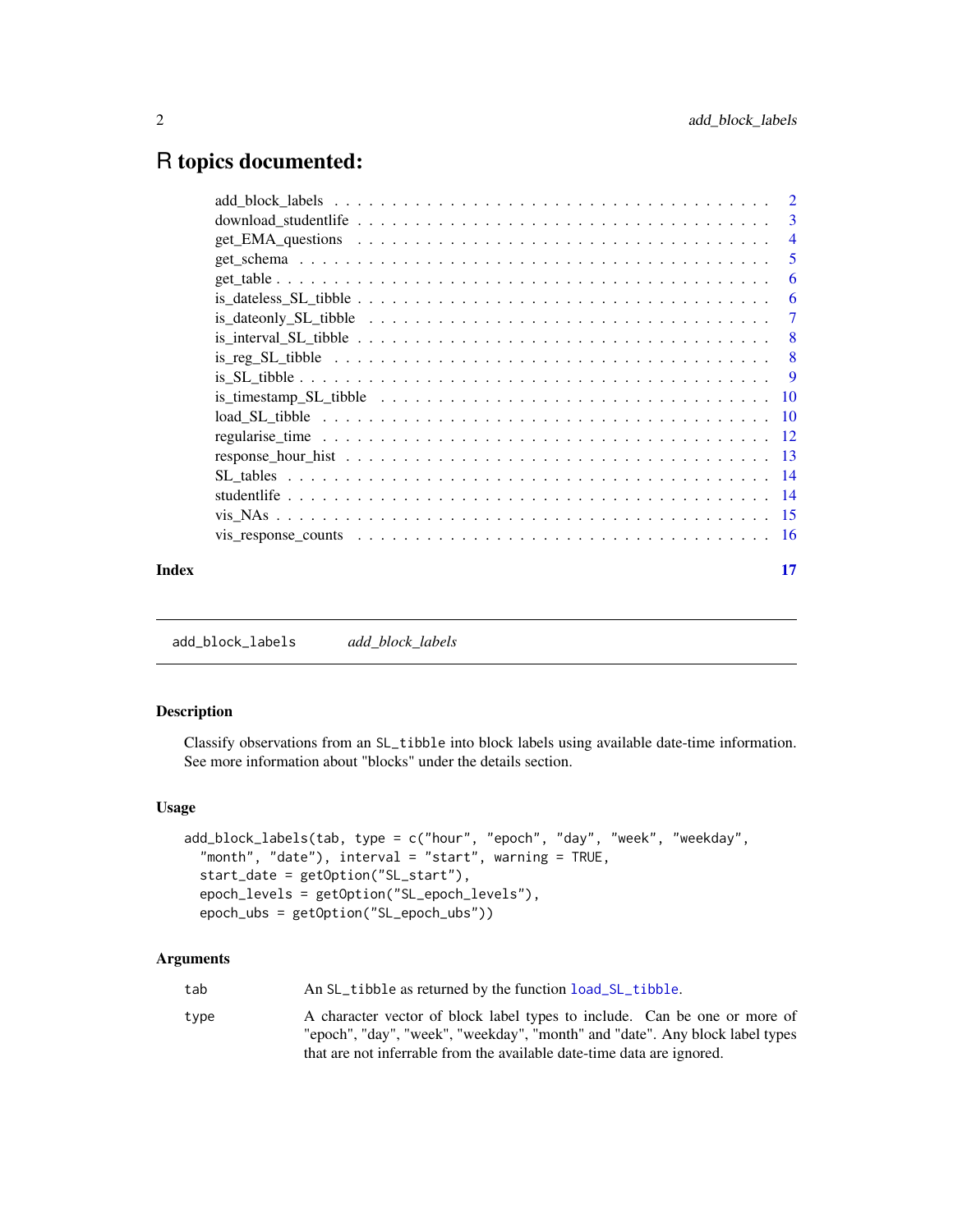<span id="page-2-0"></span>

| interval     | A character string that decides how block membership is decided when stude<br>is of class interval_SL_tibble. Can be either "start" (use start_timestamp),<br>"end" (use end_timestamp) or "middle" (use the midpoint between start_timestamp<br>and end_timestamp). |
|--------------|----------------------------------------------------------------------------------------------------------------------------------------------------------------------------------------------------------------------------------------------------------------------|
| warning      | Logical. If TRUE then a warning is produced whenever a block label type is not<br>inferrable from the available date-time data.                                                                                                                                      |
| start_date   | Date. The date that the StudentLife study started.                                                                                                                                                                                                                   |
| epoch_levels | A character vector of epoch levels.                                                                                                                                                                                                                                  |
| epoch_ubs    | An integer vector that defines the hour that is the upper boundary of each epoch.                                                                                                                                                                                    |

#### Details

Block label types can be one or more of "epoch" (giving labels morning, evening, afternoon and night), "day" (giving number of days since the start\_date of the StudentLife study), "week" (giving integer number of weeks since the first week of the StudentLife study, rounded downs), "weekday" (giving the day of the week), "month" (giving integer number of months since the start of the StudentLife study, rounded down) and "date".

# Examples

```
d \leftarrow tempdir()download_studentlife(location = d, url = "testdata")
tab <- load_SL_tibble(
  loc = d, schema = "sensing", table = "activity", csv_nrows = 10)
b_tab <- add_block_labels(tab)
b_tab
```
download\_studentlife *download\_studentlife*

#### Description

Download the entire StudentLife dataset or a smaller sample dataset for testing.

#### Usage

```
download_studentlife(url = "dartmouth", location = ".", unzip = TRUE,
 untar = TRUE)
```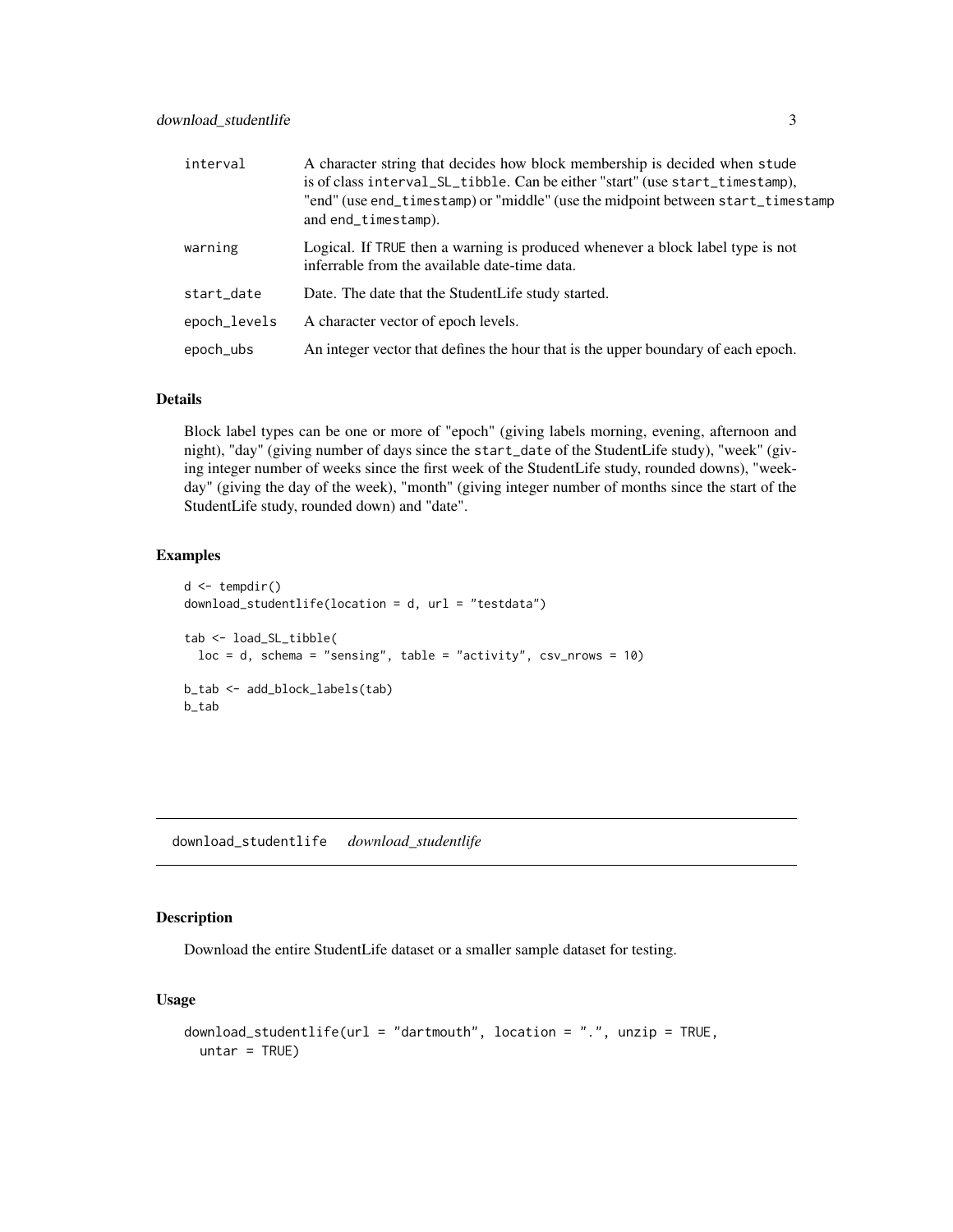#### <span id="page-3-0"></span>Arguments

| url      | A character string. Either "dartmouth" for the Dartmouth URL, or "testdata" for<br>a small sample dataset. Otherwise or a full URL of your choice can be specified<br>leading to the StudentLife dataset as a . tar. gz file. |
|----------|-------------------------------------------------------------------------------------------------------------------------------------------------------------------------------------------------------------------------------|
| location | The destination path. If the path does not exist it is created with dir. create                                                                                                                                               |
| unzip    | Logical. If TRUE then the dataset will be unzipped with bunzip 2. Leave as<br>default unless you plan to do it manually.                                                                                                      |
| untar    | Logical. If TRUE then the dataset will be untarred with untar. Leave as default<br>unless you plan to do it manually.                                                                                                         |

#### Details

If url = "dartmouth" then data will be downloaded from <https://studentlife.cs.dartmouth.edu/dataset/dataset.tar.bz2> If url = "testdata" then data will be downloaded from the test data at the studentlife GitHub repository <https://github.com/frycast/studentlife>

# Examples

```
d <- tempdir()
download_studentlife(location = d, url = "testdata")
## With menu
load_SL_tibble(location = d)
## Without menu
SL_tables
load_SL_tibble(schema = "EMA", table = "PAM", location = d)
```
get\_EMA\_questions *get\_EMA\_questions*

# Description

Get the EMA questions from a StudentLife tibble whose schema is "EMA".

#### Usage

```
get_EMA_questions(x)
```
# Arguments

x A StudentLife tibble whose schema is EMA, as output by the function [load\\_SL\\_tibble](#page-9-1).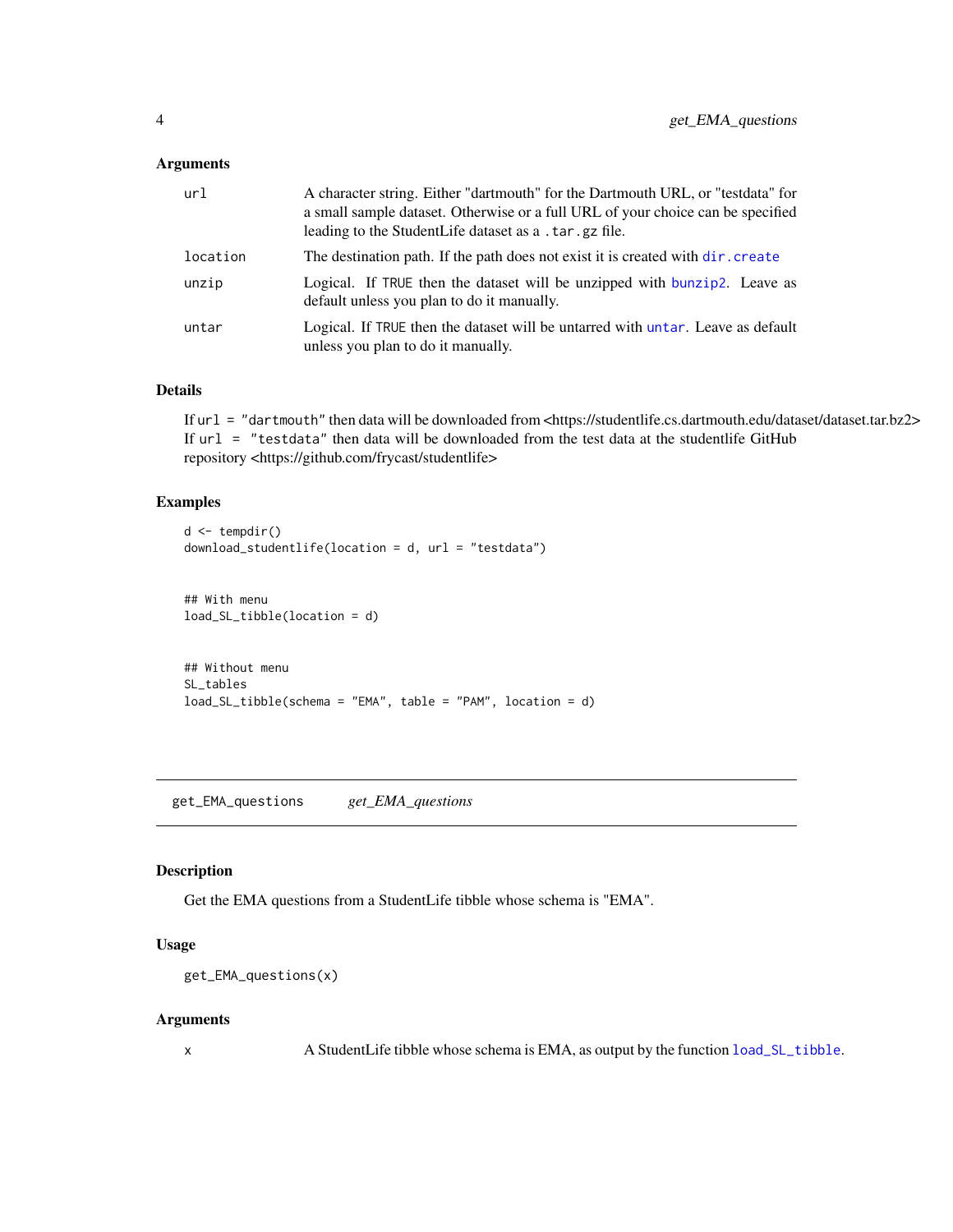# <span id="page-4-0"></span>get\_schema 5

# Value

The EMA\_questions attribute of x

# Examples

```
d <- tempdir()
download_studentlife(location = d, url = "testdata")
tab_PAM <- load_SL_tibble(schema = "EMA", table = "PAM", location = d)
# Returns "PAM"
get_EMA_questions(tab_PAM)
```
get\_schema *get\_schema*

# Description

Retrieve the schema name from a StudentLife tibble

### Usage

get\_schema(x)

# Arguments

x An object of class StudentLife tibble (SL\_tbl), as produced by the function [load\\_SL\\_tibble](#page-9-1).

# Value

A character string indicating the schema name

```
d <- tempdir()
download_studentlife(location = d, url = "testdata")
tab_PAM <- load_SL_tibble(schema = "EMA", table = "PAM", location = d)
# Returns "EMA"
get_schema(tab_PAM)
```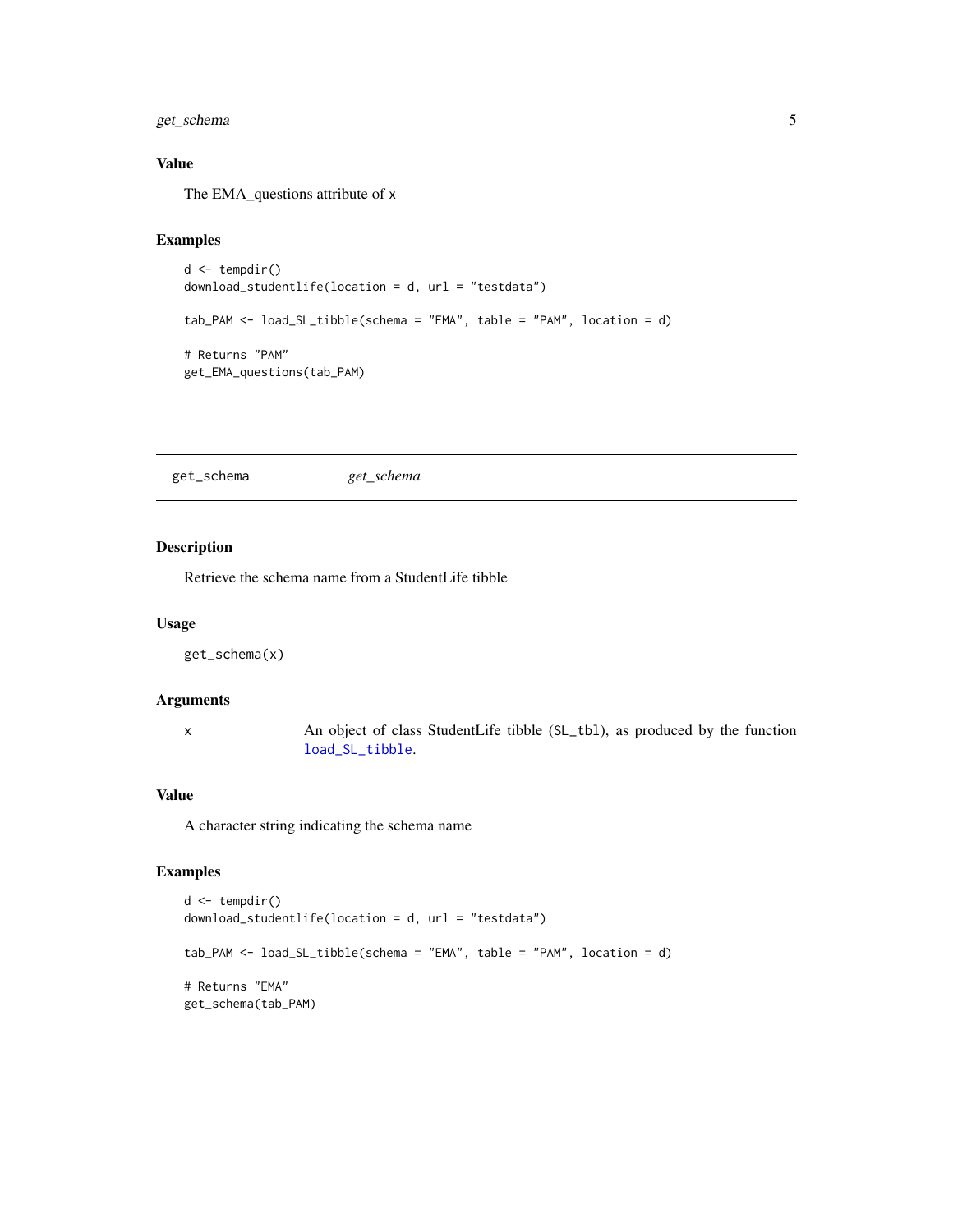<span id="page-5-0"></span>get\_table *get\_table*

# Description

Retrieve the table name from a StudentLife tibble

# Usage

get\_table(x)

#### Arguments

x An object of class StudentLife tibble (SL\_tbl), as produced by the function [load\\_SL\\_tibble](#page-9-1).

### Value

A character string indicating the table name

# Examples

```
d <- tempdir()
download_studentlife(location = d, url = "testdata")
tab_PAM <- load_SL_tibble(schema = "EMA", table = "PAM", location = d)
# Returns "PAM"
get_table(tab_PAM)
```
is\_dateless\_SL\_tibble *is\_dateless\_SL\_tibble*

### Description

Confirm that an object is a dateless StudentLife tibble

#### Usage

is\_dateless\_SL\_tibble(x)

#### Arguments

x Any object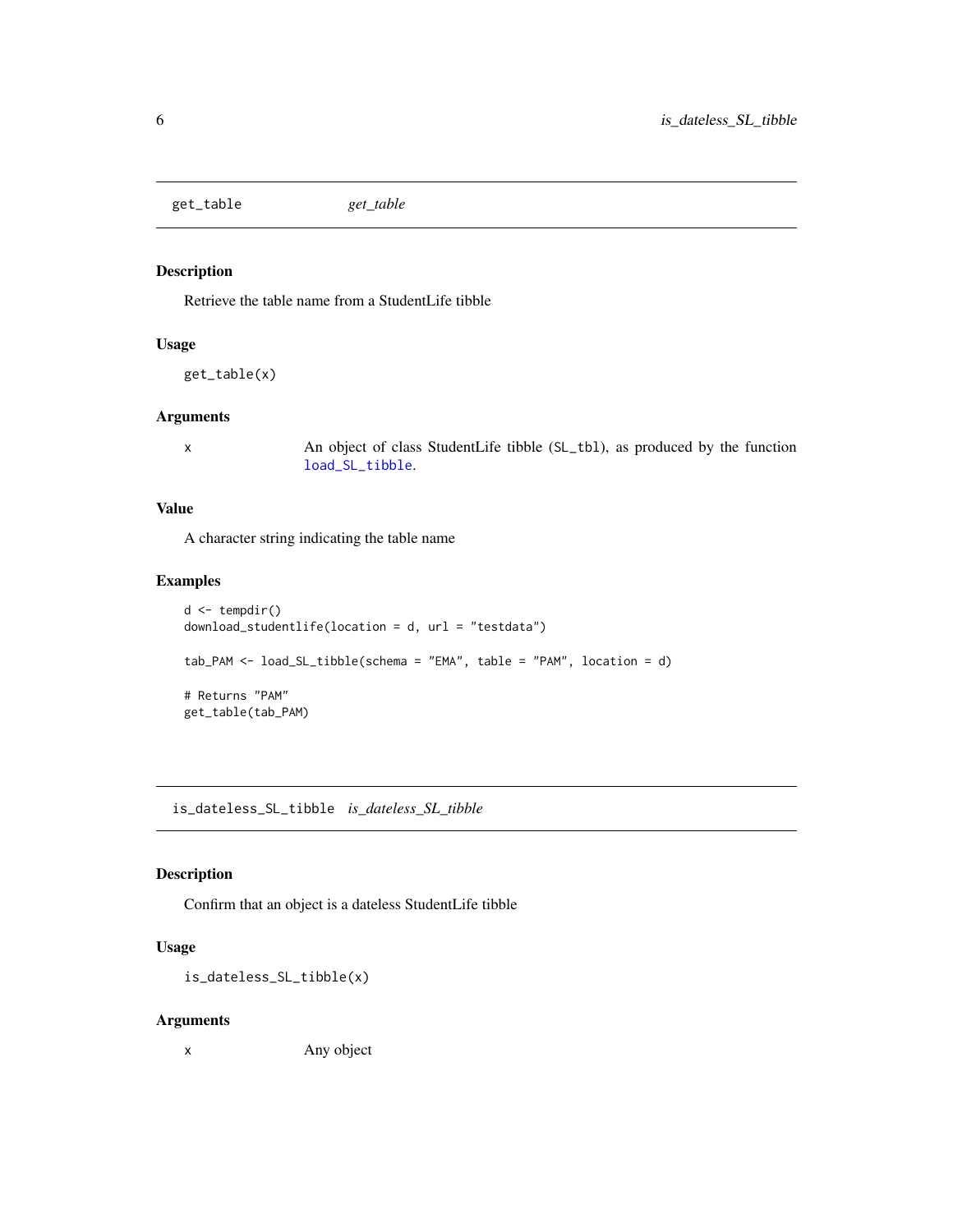# <span id="page-6-0"></span>is\_dateonly\_SL\_tibble 7

# Value

Logical

# Examples

```
d \leftarrow tempdir()download_studentlife(location = d, url = "testdata")
tab_S <- load_SL_tibble(
  schema = "survey", table = "BigFive", location = d)
# Returns TRUE
is_dateless_SL_tibble(tab_S)
```
is\_dateonly\_SL\_tibble *is\_dateonly\_SL\_tibble*

# Description

Confirm that an object is a date-only StudentLife tibble

# Usage

is\_dateonly\_SL\_tibble(x)

#### Arguments

x Any object

## Value

Logical

```
d \leftarrow \text{tempdir}()download_studentlife(location = d, url = "testdata")
```

```
tab_DL <- load_SL_tibble(
  schema = "education", table = "deadlines", location = d)
# Returns TRUE
is_dateonly_SL_tibble(tab_DL)
```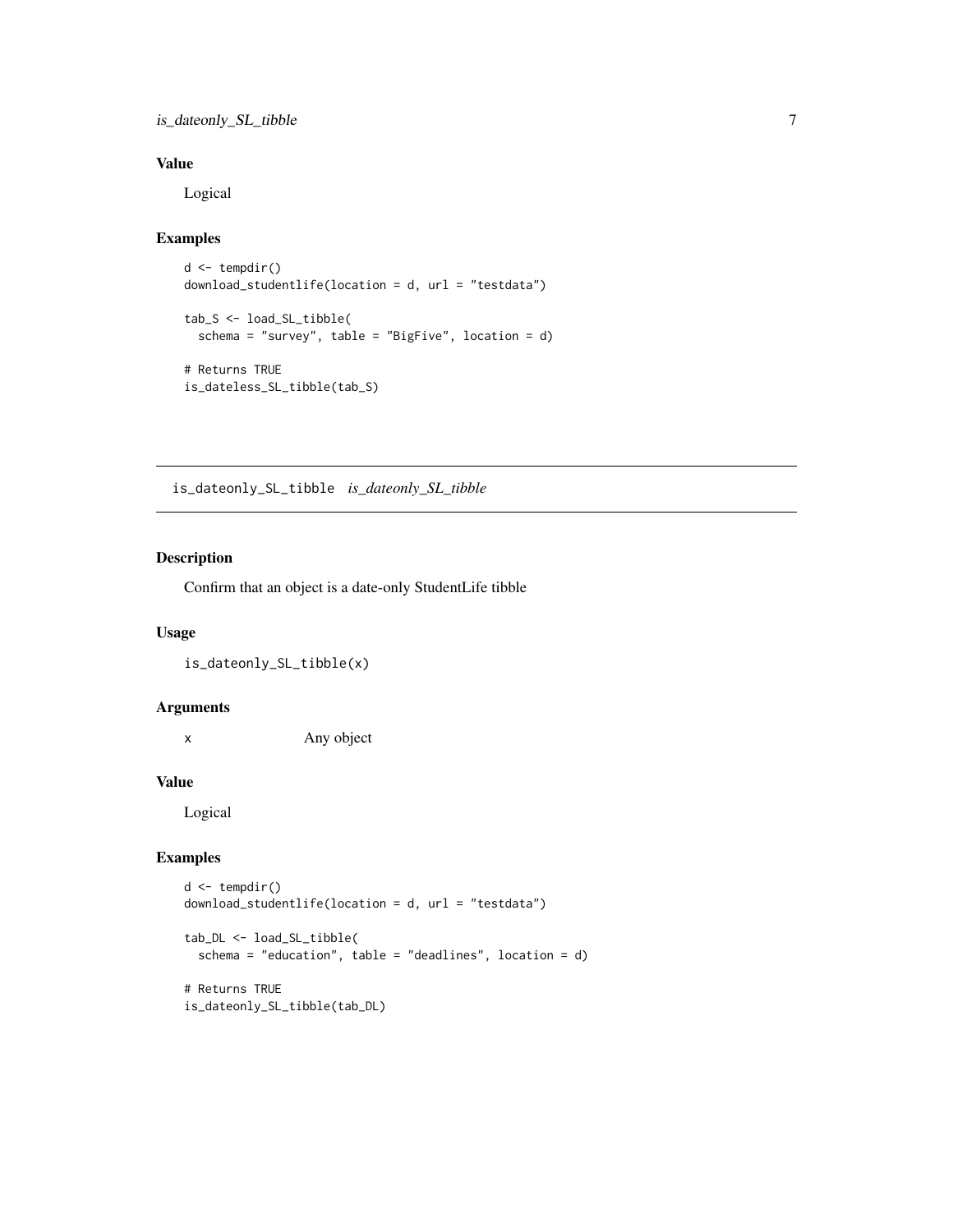<span id="page-7-0"></span>is\_interval\_SL\_tibble *is\_interval\_SL\_tibble*

# Description

Confirm that an object is an interval StudentLife tibble

# Usage

is\_interval\_SL\_tibble(x)

#### Arguments

x Any object

### Value

Logical

#### Examples

```
d <- tempdir()
download_studentlife(location = d, url = "testdata")
tab_con <- load_SL_tibble(
  schema = "sensing", table = "conversation", location = d, csv_nrow = 10)
# Returns TRUE
is_interval_SL_tibble(tab_con)
```
is\_reg\_SL\_tibble *is\_reg\_SL\_tibble*

### Description

Confirm that an object is a regularised StudentLife tibble

#### Usage

is\_reg\_SL\_tibble(x)

#### Arguments

x Any object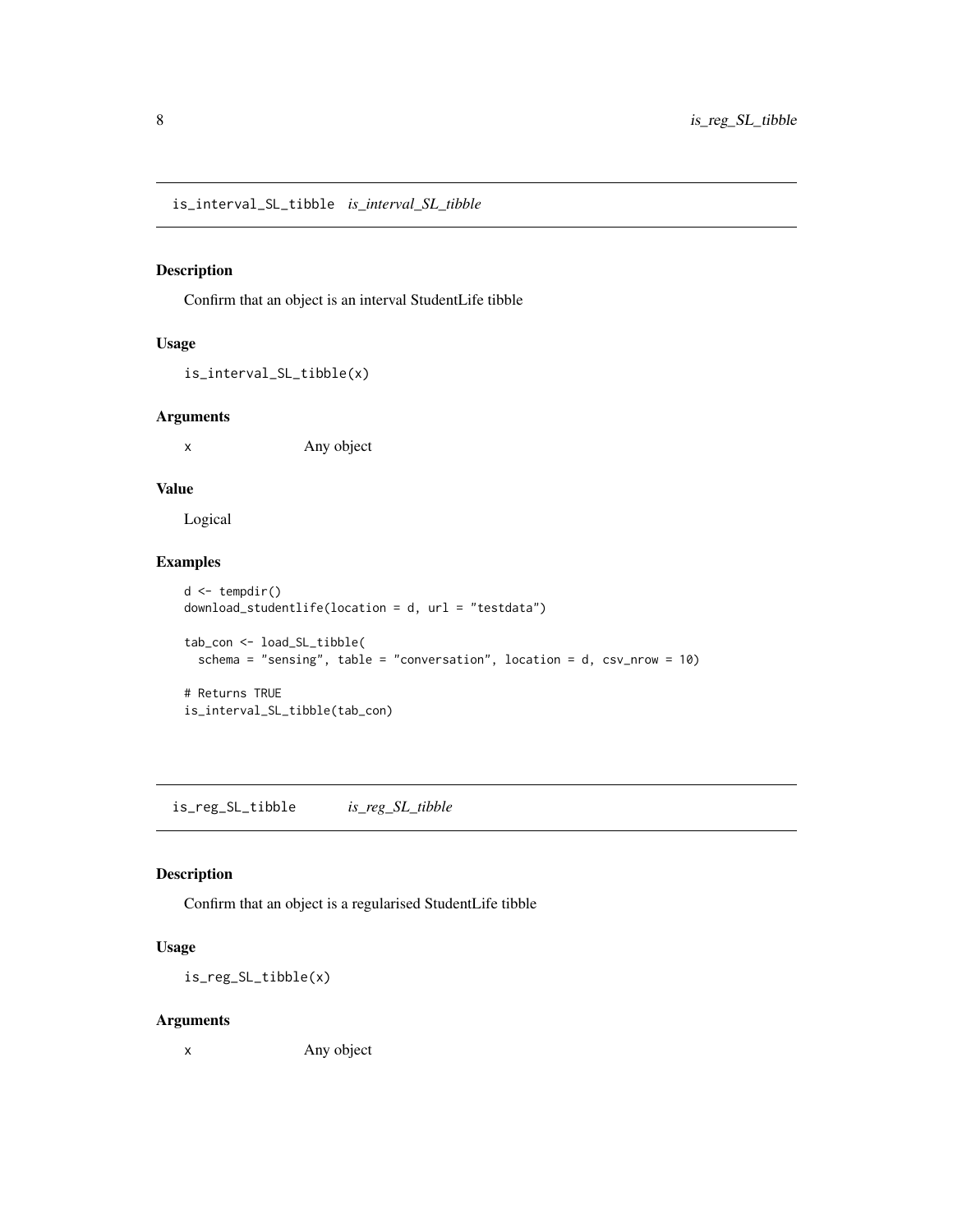# <span id="page-8-0"></span>is\_SL\_tibble 9

# Value

Logical

# Examples

```
d <- tempdir()
download_studentlife(location = d, url = "testdata")
tab_PAM <- load_SL_tibble(schema = "EMA", table = "PAM", location = d)
reg_PAM <- regularise_time(
  tab_PAM, blocks = c("day", "epoch"), m = mean(picture_idx, na.rm = TRUE))
# Returns TRUE
is_reg_SL_tibble(reg_PAM)
```
is\_SL\_tibble *is\_SL\_tibble*

#### Description

Confirm that an object is a StudentLife tibble

# Usage

is\_SL\_tibble(x)

#### Arguments

x Any object

#### Value

Logical

```
d <- tempdir()
download_studentlife(location = d, url = "testdata")
tab_PAM <- load_SL_tibble(schema = "EMA", table = "PAM", location = d)
# Returns TRUE
is_SL_tibble(tab_PAM)
```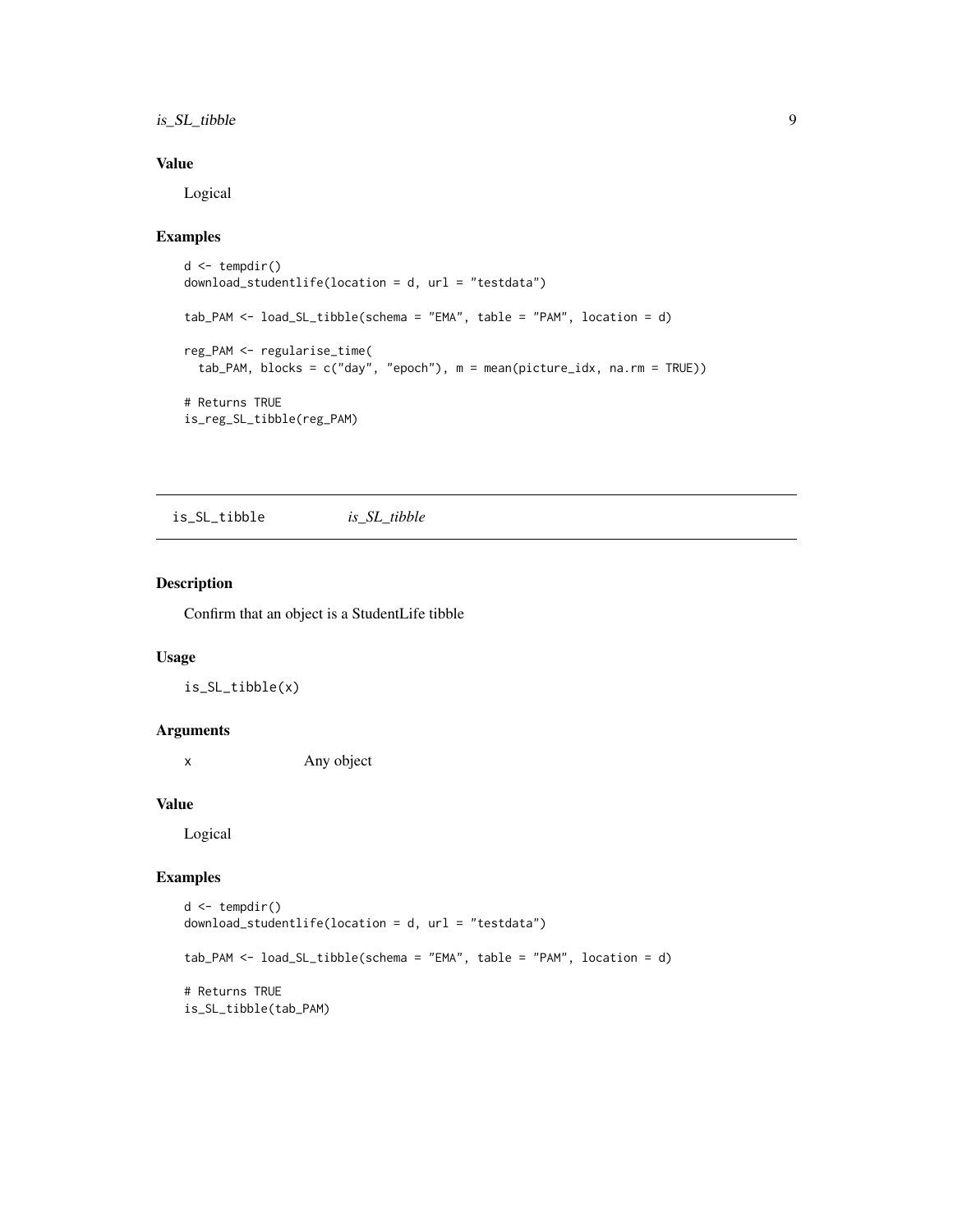<span id="page-9-0"></span>is\_timestamp\_SL\_tibble

*is\_timestamp\_SL\_tibble*

#### Description

Confirm that an object is a timestamped StudentLife tibble

#### Usage

is\_timestamp\_SL\_tibble(x)

# Arguments

x Any object

# Value

Logical

# Examples

```
d <- tempdir()
download_studentlife(location = d, url = "testdata")
tab_PAM <- load_SL_tibble(schema = "EMA", table = "PAM", location = d)
# Returns TRUE
is_timestamp_SL_tibble(tab_PAM)
```
<span id="page-9-1"></span>load\_SL\_tibble *load\_SL\_tibble*

### Description

Import a chosen StudentLife table as a tibble. Leave schema and table unspecified to choose interactively via a menu.

# Usage

```
load_SL_tibble(schema, table, location = ".",
  time_options = c("interval", "timestamp", "dateonly", "dateless"),
  vars, csv_nrows, datafolder = "dataset",
  uid_range = getOption("SL_uids"))
```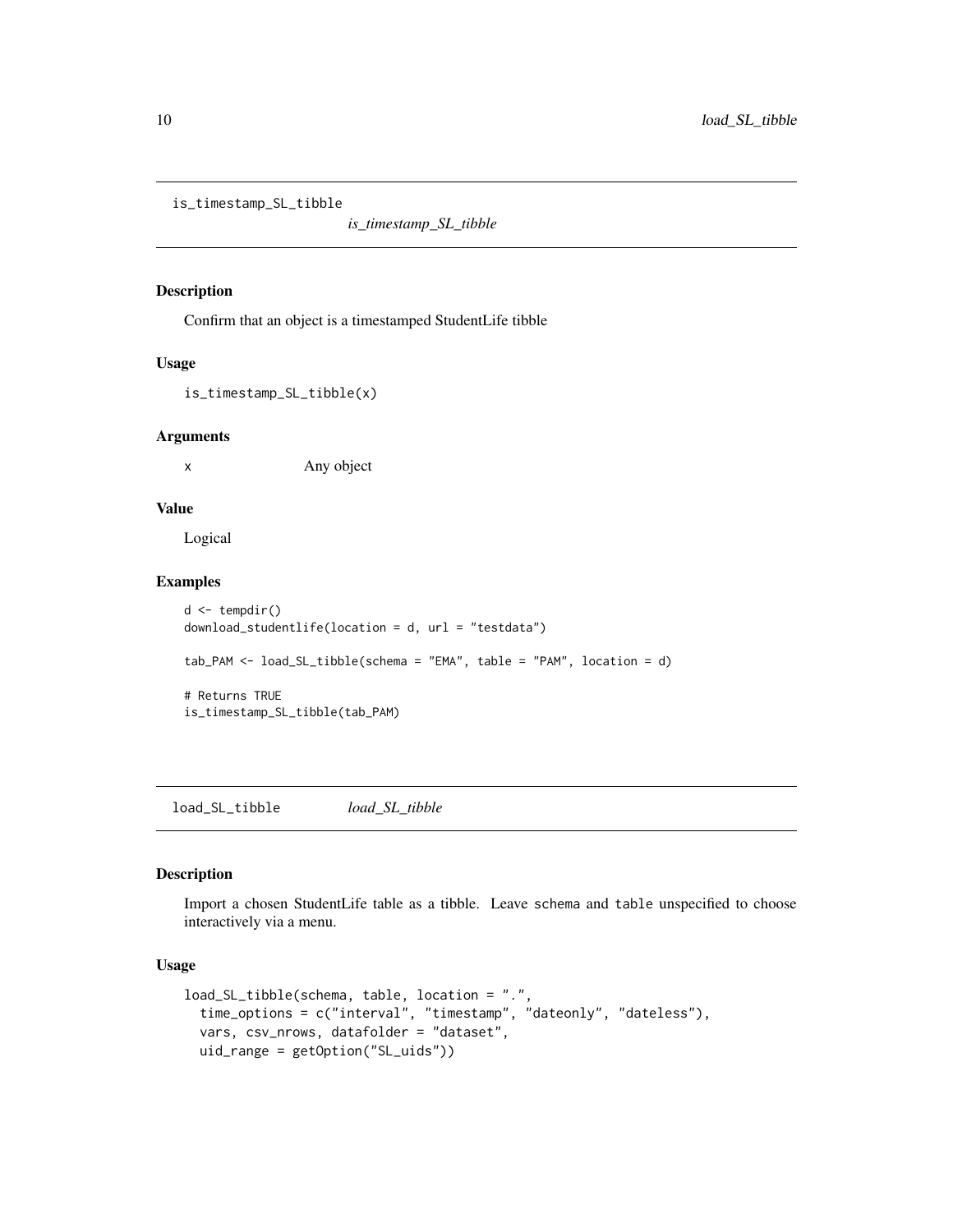#### <span id="page-10-0"></span>Arguments

| schema       | A character string. The menu 1 choice. Leave blank to choose interactively.                                                                                                                                                                                                                                                                                                |
|--------------|----------------------------------------------------------------------------------------------------------------------------------------------------------------------------------------------------------------------------------------------------------------------------------------------------------------------------------------------------------------------------|
| table        | A character string. The menu 2 choice. Leave blank to choose interactively.                                                                                                                                                                                                                                                                                                |
| location     | The path to a copy of the StudentLife dataset.                                                                                                                                                                                                                                                                                                                             |
| time_options | A character vector specifying which table types (out of "interval", "timestamp",<br>"date only" and "dateless") to include in the menu. This allows you to restrict<br>menu options according to the amount of date-time information present in the<br>data. The default includes all data. Note this parameter only has an effect when<br>used with the interactive menu. |
| vars         | Character vector of variable names to import for all students. Leave blank and<br>this will be chosen interactively if necesssary. If vars contains "timestamp" then<br>effort will be made to convert "timestamp" to appropriate variable name(s) for<br>the target table.                                                                                                |
| CSV_Nrows    | An integer specifying the number of rows to read per student if the target is a<br>csv. The largest files in StudentLife are csv files, so this allows code testing with<br>less overhead.                                                                                                                                                                                 |
| datafolder   | Specifies the subfolder of location that contains the relevant data. This should<br>normally be left as the default.                                                                                                                                                                                                                                                       |
| uid_range    | An integer vector. The range of uids in the StudentLife study.                                                                                                                                                                                                                                                                                                             |

# Value

An object of class SL\_tibble is returned. These inherit properties from class [tibble](#page-0-0) and class [data.frame](#page-0-0). Depending on the date-time information available, the object may also be a timestamp\_SL\_tibble, interval\_SL\_tibble or dateonly\_SL\_tibble (which are all subclasses of SL\_tibble).

```
d \leftarrow tempdir()download_studentlife(location = d, url = "testdata")
## With menu
load_SL_tibble(location = d)
## Without menu
SL_tables
PAM <- load_SL_tibble(schema = "EMA", table = "PAM", location = d)
## Load less data for testing with less overhead
act <- load_SL_tibble(schema = "sensing", table = "activity",
                     location = d, \ csv_nrows = 10)## Browse all tables with timestamps (non-interval)
```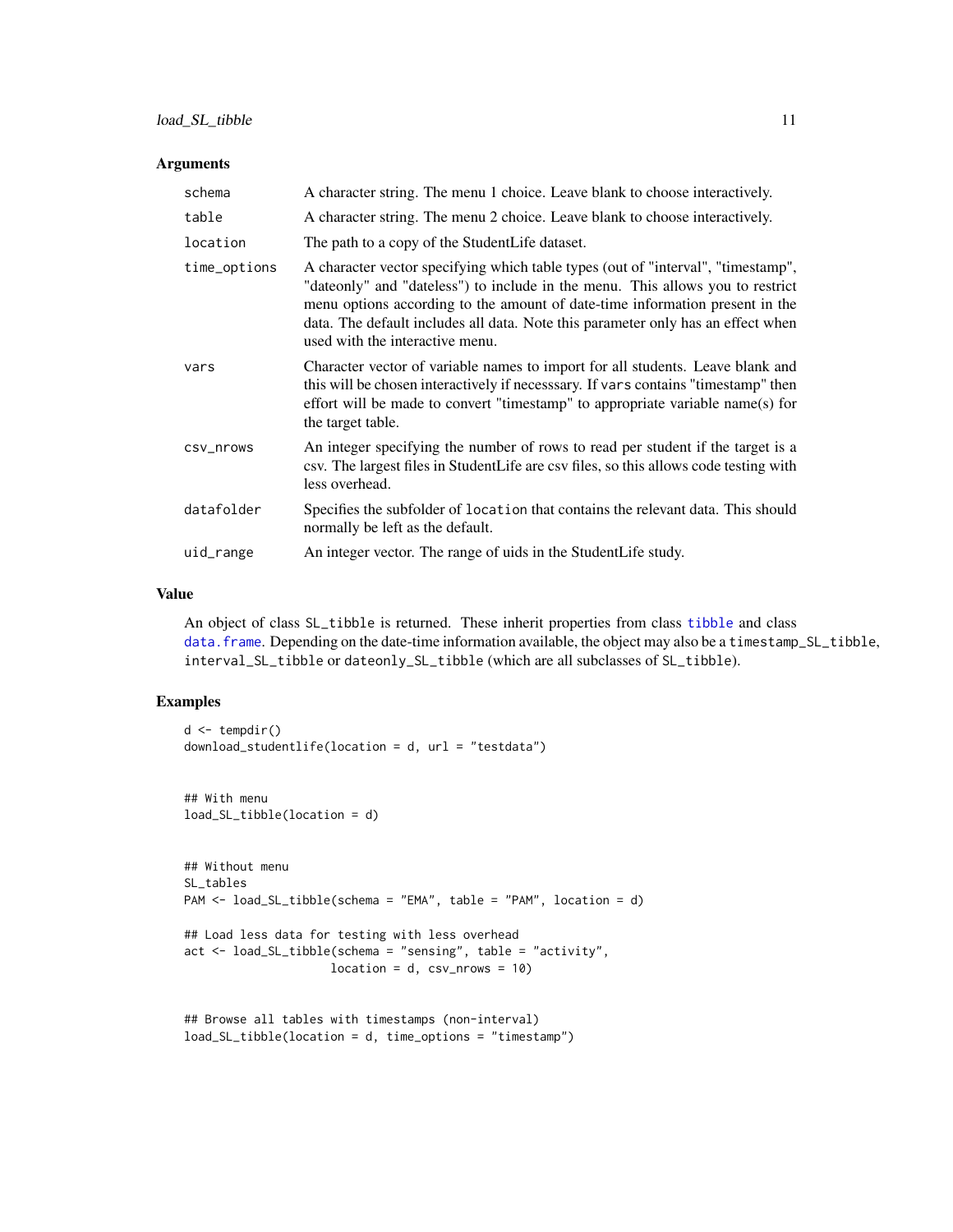```
## Browse all tables with intervals
load_SL_tibble(location = d, time_options = "interval")
## Browse all dateless tables
load_SL_tibble(location = d, time_options = "dateless")
```
<span id="page-11-1"></span>regularise\_time *regularise\_time*

#### Description

Transform an SL\_tibble (as produced by [load\\_SL\\_tibble](#page-9-1)) in such a way that the observations are aggregated in equal length intervals called 'blocks' (for more information on blocks see [add\\_block\\_labels](#page-1-1)).

#### Usage

```
regularise_time(tab, ..., blocks = c("epoch", "day"), add_NAs = TRUE,
  study_duration = getOption("SL_duration"),
  start_date = getOption("SL_start"),
  epoch_levels = getOption("SL_epoch_levels"),
 epoch_ubs = getOption("SL_epoch_ubs"),
 uid_range = getOption("SL_uids"), date_range = seq(from = start_date,
 by = 1, length.out = study_duration))
```
#### Arguments

| tab          | An SL_tibble as returned by the function load_SL_tibble. The SL_tibble<br>must have some date-time information.                                                                                                                                                                                                                                                |
|--------------|----------------------------------------------------------------------------------------------------------------------------------------------------------------------------------------------------------------------------------------------------------------------------------------------------------------------------------------------------------------|
|              | Arguments passed to summarise, used to aggregate values when multiple ob-<br>servations are encountered in a block. Any columns not specified here or under<br>blocks will be dropped.                                                                                                                                                                         |
| blocks       | A character vector naming one or more of the block options "hour", "epoch",<br>"day", "week", "weekday", "month" or "date". If not present as column names in<br>tab, an attempt will be made to infer the blocks from existing time information<br>with add_block_labels. The returned data. frame will have one observation<br>(possibly NA) for each block. |
| add_NAs      | A logical. If TRUE then NAs will be introduced to fill missing blocks.                                                                                                                                                                                                                                                                                         |
|              | study_duration Integer. The duration of the StudentLife study in days. This parameter does<br>nothing if limit_date_range it TRUE.                                                                                                                                                                                                                             |
| start_date   | Date. The date that the StudentLife study started.                                                                                                                                                                                                                                                                                                             |
| epoch_levels | A character vector of epoch labels.                                                                                                                                                                                                                                                                                                                            |
| epoch_ubs    | An integer vector that defines the hour that is the upper boundary of each epoch.                                                                                                                                                                                                                                                                              |
| uid_range    | An integer vector. The range of uids in the StudentLife study.                                                                                                                                                                                                                                                                                                 |
| date_range   | A vector of dates to be used if limit_date_range is FALSE.                                                                                                                                                                                                                                                                                                     |

<span id="page-11-0"></span>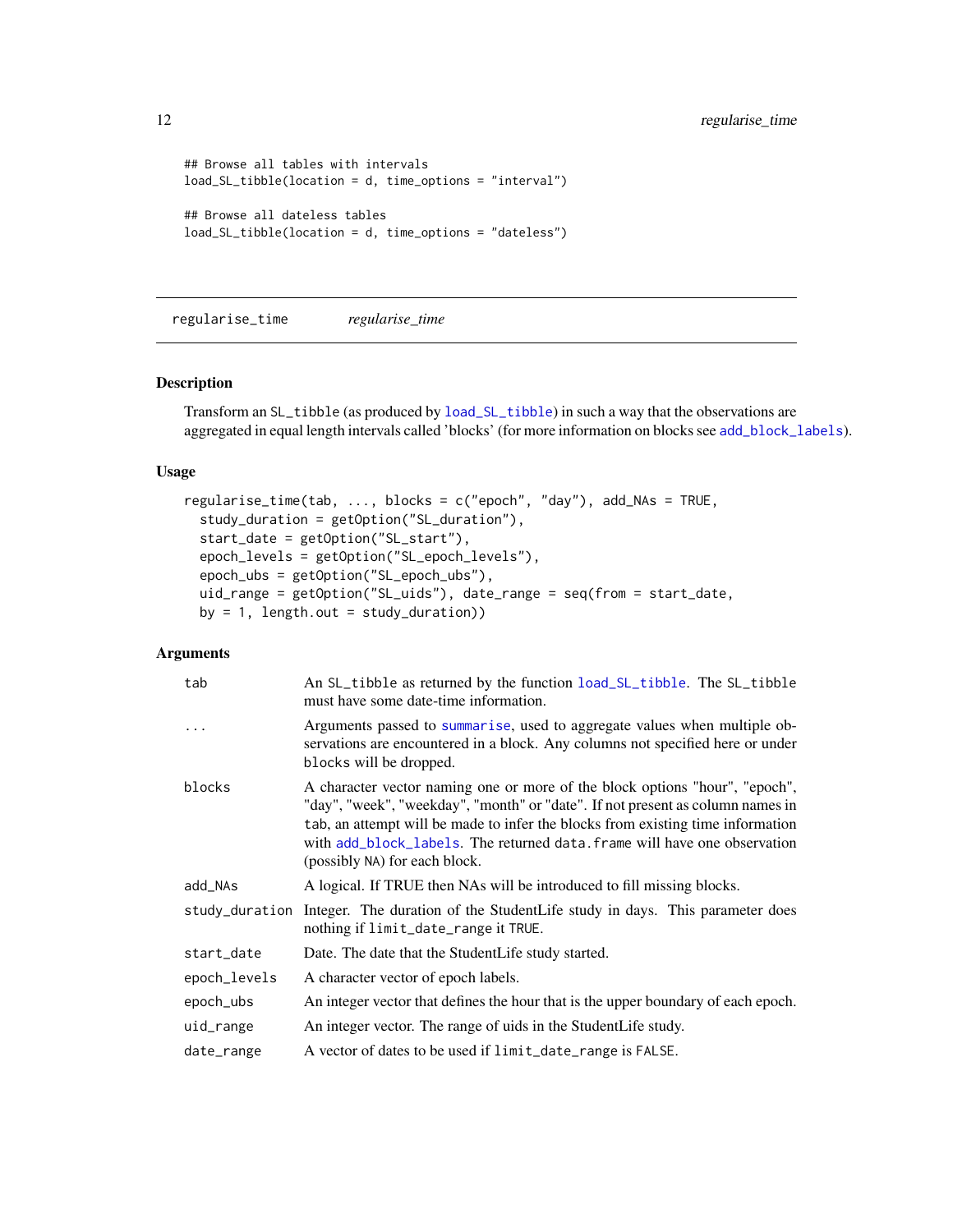# <span id="page-12-0"></span>response\_hour\_hist 13

# Examples

```
d \leftarrow tempdir()download_studentlife(location = d, url = "testdata")
tab <- load_SL_tibble(
  loc = d, schema = "sensing", table = "activity", csv_nrows = 10)
r_tab <- regularise_time(
  tab, blocks = c("day", "weekday"),
  act_inf = max(activity_inference), add_NAs = FALSE)
r_tab
```
response\_hour\_hist *response\_hour\_hist*

#### Description

This function produces a histogram that visualizes the frequencies of observations within hourly blocks, or blocks of multiple hours.

#### Usage

```
response_hour_hist(tab, break_hours = 10, xlab = "Hours into study",
 main = paste0("Distribution of ", attr(tab, "table"),
 " response times"), ...)
```
#### Arguments

| tab         | A StudentLife tibble with time information, (i.e., and object of class timestamp_SL_tbl<br>or interval_SL_tbl) as can be returned by the function load_SL_tibble. |
|-------------|-------------------------------------------------------------------------------------------------------------------------------------------------------------------|
| break_hours | Specify the width in hours of each histogram bin.                                                                                                                 |
| xlab        | Argument passed to hist.                                                                                                                                          |
| main        | Argument passed to hist.                                                                                                                                          |
| .           | Arguments passed to hist.                                                                                                                                         |
|             |                                                                                                                                                                   |

```
d \leftarrow tempdir()download_studentlife(location = d, url = "testdata")
tab_PAM <- load_SL_tibble(schema = "EMA", table = "PAM", location = d)
response_hour_hist(tab_PAM)
```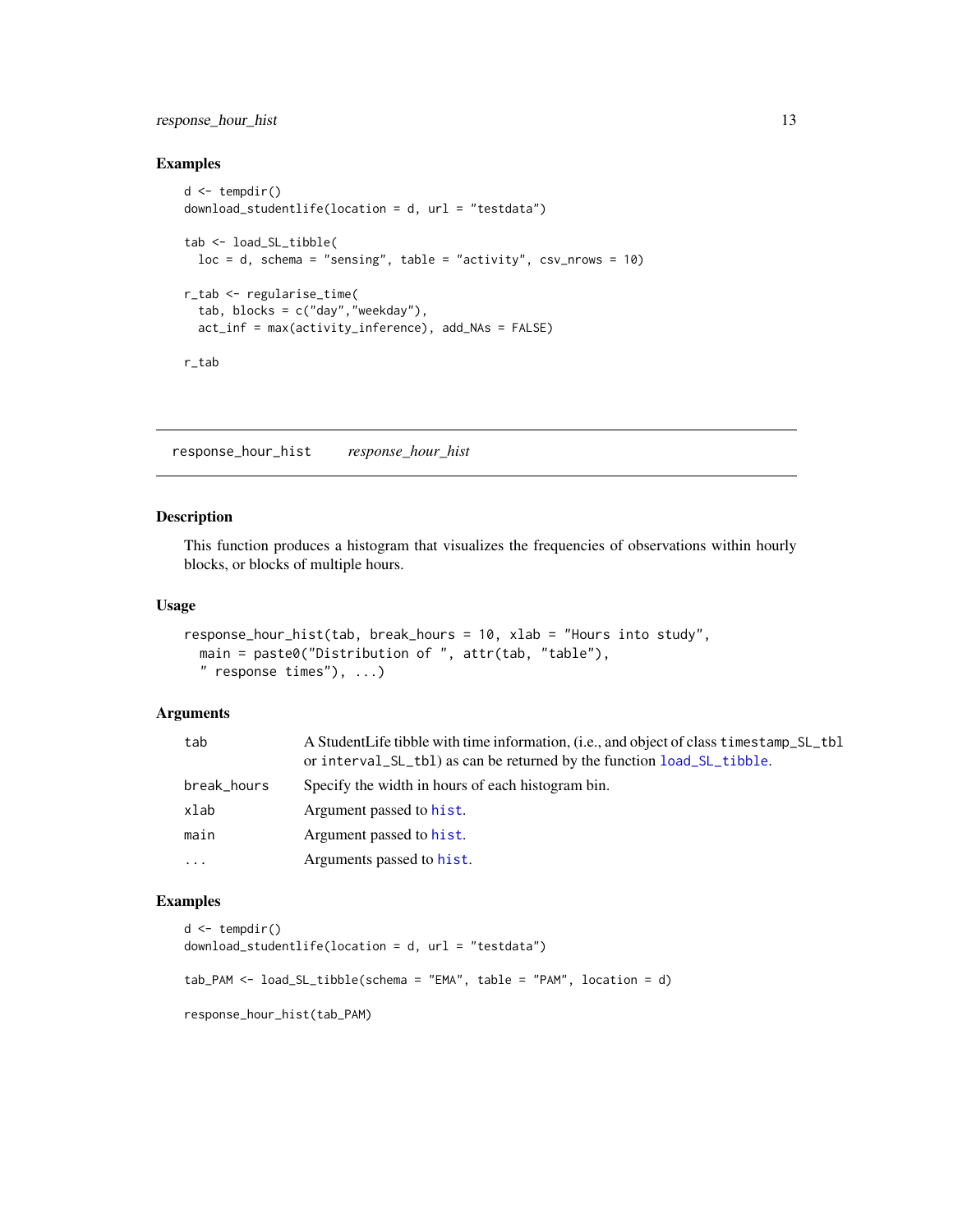#### <span id="page-13-0"></span>**Description**

This command returns a 5 element list. Each of the five elements are given names corresponding to the schema names of the studentlife data set. Each element is a vector of strings, where each string corresponds to the name of a table within the respective schema.

#### Usage

SL\_tables

#### Format

An object of class list of length 5.

#### Source

<https://studentlife.cs.dartmouth.edu/>

studentlife *Tidy Handling and Navigation of the Student-Life Dataset*

### **Description**

Download, navigate and analyse the Student-Life dataset. The Student-Life dataset contains passive and automatic sensing data from the phones of a class of 48 de-identified Dartmouth college students. It was collected over a 10 week term. Additionally, the dataset contains Ecological Momentary Assessment results along with pre- and post-study mental health surveys, such as the PHQ-9. The intended use is to assess mental health, academic performance and behavioral trends. The raw dataset and additional information is available at <https://studentlife.cs.dartmouth.edu/>.

#### Details

Details on the Student-Life dataset as well as the dataset itself are available at https://studentlife.cs.dartmouth.edu/.

#### Update

Current updates are available through URL: https://github.com/frycast/studentlife

#### BugReports

https://github.com/frycast/studentlife/issues

#### Author(s)

Daniel Fryer <d.fryer@latrobe.edu.au>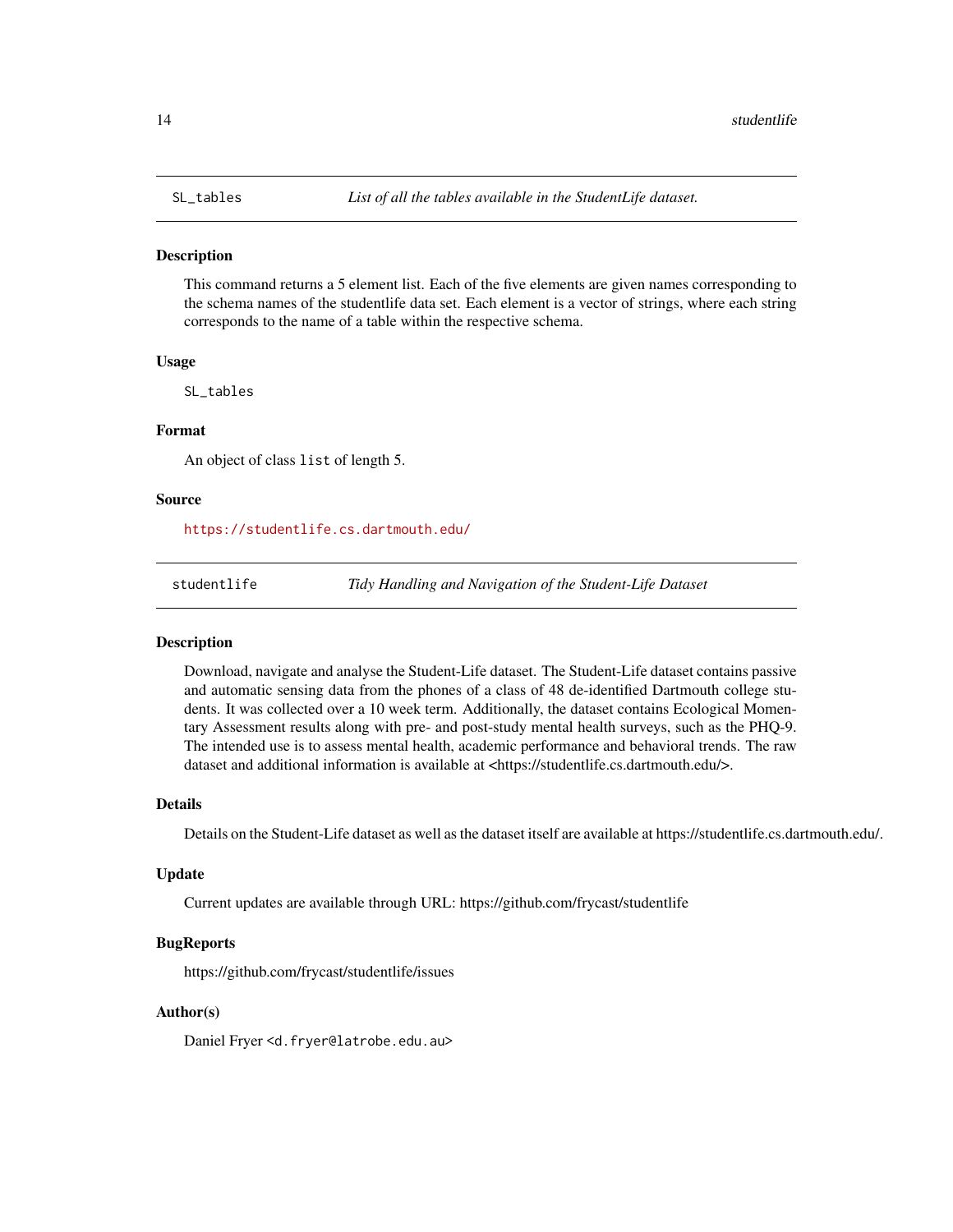<span id="page-14-0"></span>vis\_NAs *vis\_NAs*

# Description

Produce a visualisation of the number of missing values among each student in a regularised SL\_tbl.

#### Usage

```
vis_NAs(tab, response, main = paste0("Missing values by student (",
  attr(tab, "table"), ")"), show_perc_col = FALSE, ...)
```
# Arguments

| tab           | A regularised StudentLife tibble (i.e., an object of class reg_SL_tb1) as pro-<br>duced by the function regularise_time.                                |
|---------------|---------------------------------------------------------------------------------------------------------------------------------------------------------|
| response      | A character string naming one of the columns in tab that is not in attr(tab, "blocks").<br>If missing then this defaults to the first such column name. |
| main          | The plot title, passed to ggtitle.                                                                                                                      |
| show_perc_col | Logical passed to vis_miss. TRUE adds in the percentage of missing data in<br>each column into the x axis.                                              |
| $\ddots$      | Arguments passed to vis_miss.                                                                                                                           |

# Value

A ggplot object.

```
d \leftarrow tempdir()download_studentlife(location = d, url = "testdata")
tab_PAM <- load_SL_tibble(schema = "EMA", table = "PAM", location = d)
reg_PAM <- regularise_time(
  tab_PAM, blocks = c("day", "epoch"), m = mean(picture_idx, na.rm = TRUE))
vis_NAs(reg_PAM, response = "m")
```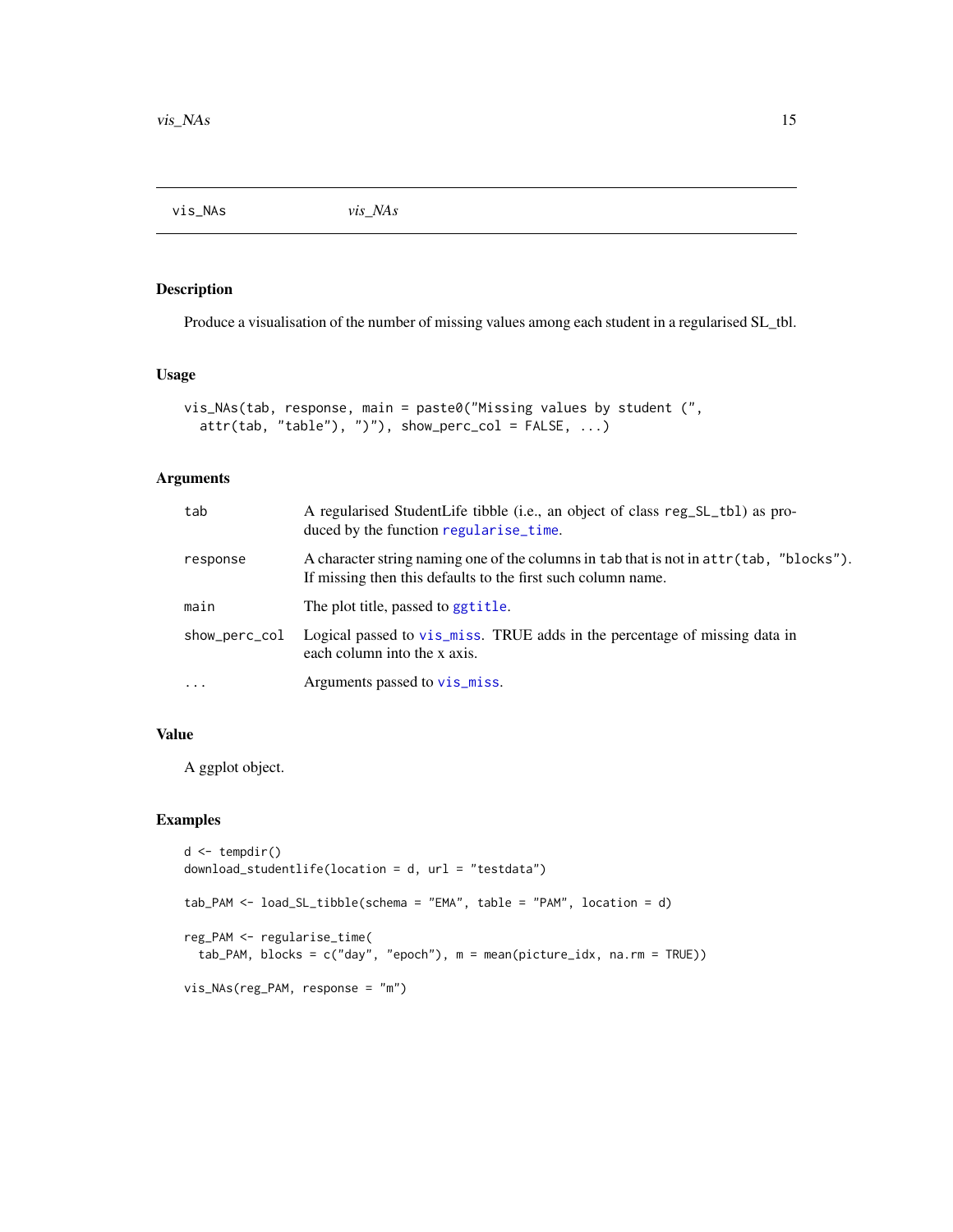<span id="page-15-0"></span>vis\_response\_counts *vis\_response\_counts*

#### Description

Produce an ordered bar plot of the total number of responses for each student in a regularised SL\_tbl.

# Usage

```
vis_response_counts(tab, response,
 main = paste0("Total responses by student (", attr(tab, "table"), ")"),
 xlab = "Student UID", ylab = "Response count", ...)
```
# Arguments

| tab      | A regularised StudentLife tibble (i.e., an object of class reg_SL_tb1) as pro-<br>duced by the function regularise_time.                                |
|----------|---------------------------------------------------------------------------------------------------------------------------------------------------------|
| response | A character string naming one of the columns in tab that is not in attr(tab, "blocks").<br>If missing then this defaults to the first such column name. |
| main     | The plot title, passed to barplot.                                                                                                                      |
| xlab     | The x axis label, passed to barplot.                                                                                                                    |
| ylab     | The y axis label, passed to barplot.                                                                                                                    |
| $\cdots$ | Arguments passed to barplot.                                                                                                                            |

```
d \leftarrow tempdir()download_studentlife(location = d, url = "testdata")
tab_PAM <- load_SL_tibble(schema = "EMA", table = "PAM", location = d)
reg_PAM <- regularise_time(
  tab_PAM, blocks = c("day", "epoch"), m = mean(picture_idx, na.rm = TRUE))
vis_response_counts(reg_PAM, response = "m")
```